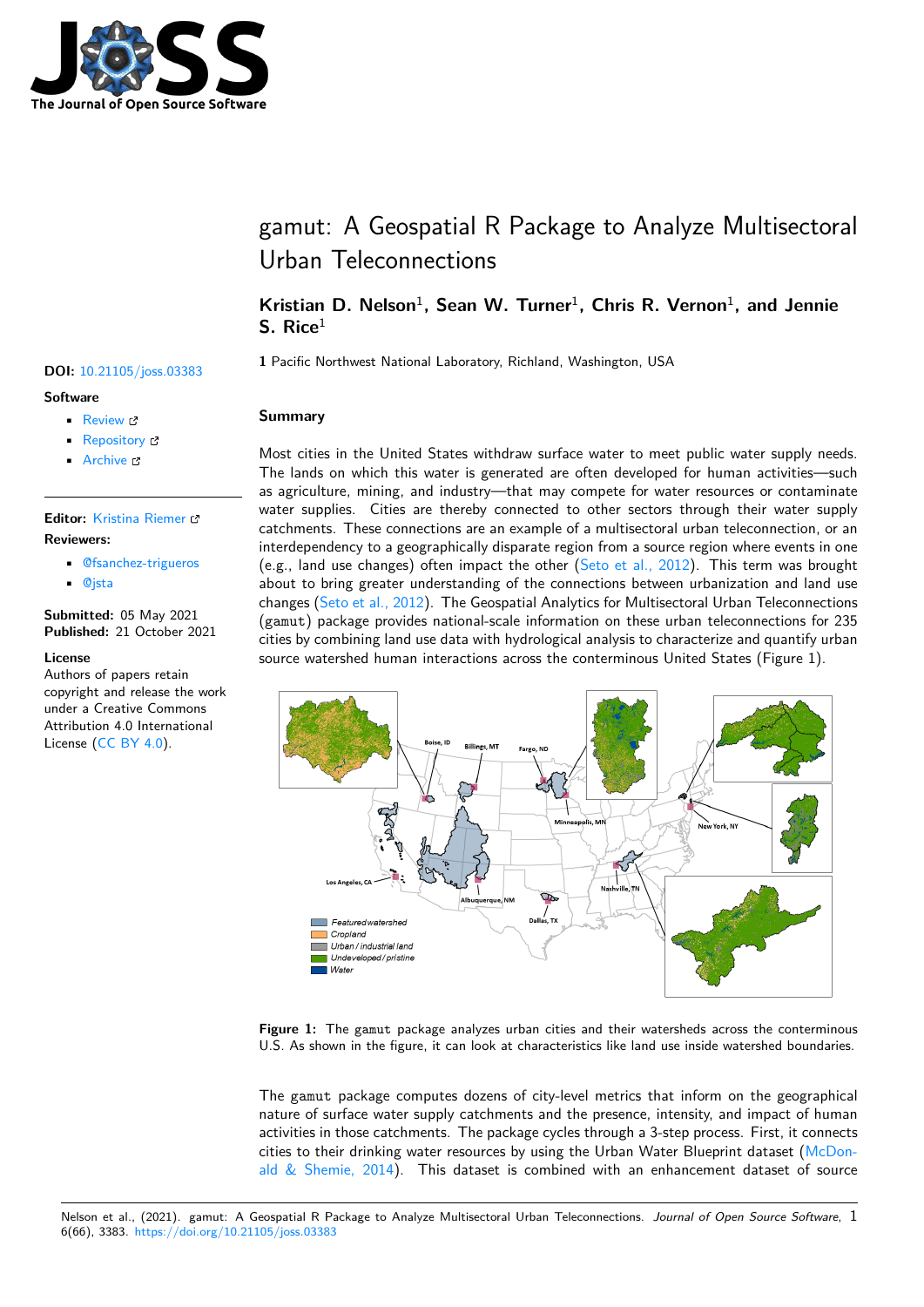

contribution estimates, river flow statistics, and high resolution runoff data(Nelson, Turner, Vernon, Rice,  $\&$  Kao., 2021). After linking the cities to the watersheds, the second step is using the watershed boundary as a mask for the input geospatial layers. Additionally, gamut relies heavily on the use of the st\_intersection function from the sf package to intersect features and watersheds, which joins the information from the geospatial laye[rs. These layers](#page-5-1) [encompass a wide variety of](#page-5-1) watershed characteristics including land use, land cover, power generation, infrastructure, hydrological data (irrigation, stream flow, runoff), and population data. Similar to other multisector packages, gamut produces new da[ta](https://cran.r-project.org/web/packages/sf/index.html) from a combination of multiple datasets, which are then used to create new statistics. Non-geospatial layers in the form of data tables are joined through city names and municipal IDs. The input layers used in this package have been combined into an open-source dataset and can be accessed here (Nelson, Turner, Vernon, & Rice, 2021). The last step in the process is the creation of output metrics, which is done through the calculation of statistics based on the masked input data for each city.

Creating the links between cities and watershed characteristics enables the gamut package [to ca](https://zenodo.org/record/5554939#.YV9dnNrMJPY)l[culate numerous metrics that may be](#page-4-1) used for multiple types of city-level multisector dynamics research. Metrics reported by gamut fall into four main categories: geographical characteristics of watersheds (e.g., climate zones, land area, distance from city, hydrology), potential water contamination concentrations (nonpoint and point), withdrawal/consumption of water from other sectors, and presence/intensity of multisectoral land uses. Table 1 shows the metrics that are created and includes descriptions and units. An R vignette is provided to help users to get started with gamut and may be accessed here.

Table 1: Metrics reported in gamut

| Metric Name         | Description                                                                         | Units                   |
|---------------------|-------------------------------------------------------------------------------------|-------------------------|
| city_population     | The population of the city being analyzed                                           | people                  |
| n_watersheds        | Number of watersheds that city uses to source<br>drinking water                     | watersheds              |
| n_other_cities      | Number of other cities pulling off the same<br>watersheds                           | cities                  |
| dependent_city_pop  | Total population of people dependent on that city's<br>watersheds                   | people                  |
| watershed_area_sqkm | Combined area of all the source watersheds of a city                                | square<br>kilometers    |
| storage_BCM         | Combined storage capacity of all the city catchments                                | billion cubic<br>meters |
| yield_BCM           | Combined yield capacity of all the city catchments                                  | billion cubic<br>meters |
| irr_cons_BCM        | Combined water consumption that is used for<br>irrigation with the watersheds       | billion cubic<br>meters |
| n_climate_zones     | Number of climate zones that the source watersheds<br>cover                         | zones                   |
| n_hydro_plants      | Number of hydroelectric power plants operating<br>within the source watersheds      | plants                  |
| n_thermal_plants    | Number of thermal power plants operating within the<br>source watersheds            | plants                  |
| n_fac_agcrop        | Number of agricultural crop facilities within the<br>source watersheds              | facilities              |
| n_fac_aglivestock   | Number of agicultural livestock facilities within the<br>source watersheds          | facilities              |
| n_fac_cnsmnf        | Number of construction and manufacturing facilities<br>within the source watersheds | facilities              |
| n_fac_mining        | Number of mining facilities within the source<br>watersheds                         | facilities              |

Nelson et al., (2021). gamut: A Geospatial R Package to Analyze Multisectoral Urban Teleconnections. *Journal of Open Source Software*, 26(66), 3383. https://doi.org/10.21105/joss.03383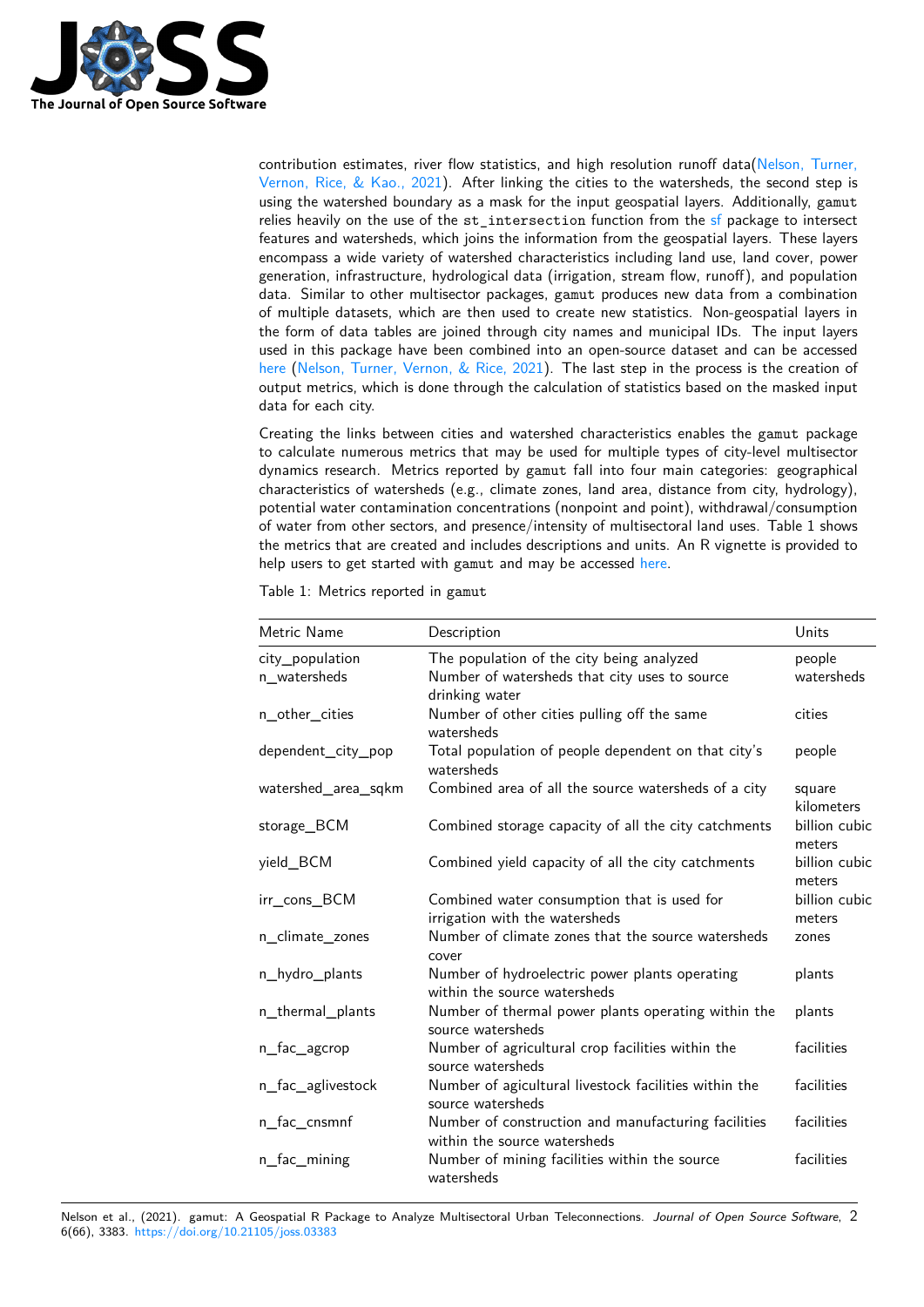

| Metric Name                      | Description                                                                               | Units                    |
|----------------------------------|-------------------------------------------------------------------------------------------|--------------------------|
| n_fac_oilgas                     | Number of oil and gas facilities within the source<br>watersheds                          | facilities               |
| n_fac_total                      | Total number of facilities operating within the source<br>watersheds                      | facilities               |
| hydro_gen_MWh                    | Combined hydroelectric generation from all the<br>facilities within the source watersheds | megawatt-<br>hours       |
| thermal_gen_MWh                  | Combined thermal generation from all the facilities<br>within the source watersheds       | megawatt-<br>hours       |
| thermal_cons_BCM                 | Combined water consumption that is used for thermal<br>generation                         | billion cubic<br>meters  |
| thermal_with_BCM                 | Combined water withdrawal for thermal generation                                          | billion cubic<br>meters  |
| n_utilities                      | Number of electric utilities within the source<br>watersheds                              | utilities                |
| $n_b$                            | Number of balancing authorities within the source<br>watersheds                           | balancing<br>authorities |
| n_crop_classes                   | Total number of different types of crops within the<br>source watersheds                  | crops                    |
| cropland_fraction                | Fraction of land that is used for crops                                                   | fraction                 |
| developed_fraction               | Fraction of land that is developed                                                        | fraction                 |
| ag_runoff_max                    | Agricultural runoff as proportion of total runoff<br>(worst-case watershed)               | fraction                 |
| ag_runoff_av_exgw                | Agricultural runoff as proportion of total runoff in<br>supply (exc. groundwater)         | fraction                 |
| ag_runoff_av                     | Agricultural runoff as proportion of total runoff in<br>supply (inc. groundwater)         | fraction                 |
| dev_runof_max                    | Urban runoff as proportion of total runoff (worst-case<br>watershed)                      | fraction                 |
| dev_runof_av_exgw                | Urban runoff as proportion of total runoff in supply<br>(exc. groundwater)                | fraction                 |
| dev_runof_av                     | Urban runoff as proportion of total runoff in supply<br>(inc. groundwater)                | fraction                 |
| np_runoff_max                    | Max amount of non-point source runoff within the<br>source watersheds                     | fraction                 |
| np_runoff_av_exgw                | Nonpoint Proportion of Potentially Contaminated<br>Supply (PPCS) (exc. groundwater)       | fraction                 |
| np_runoff_av_<br>exgw_unweighted | Nonpoint supply contamination averaged across<br>watersheds                               | fraction                 |
| np_runoff_av                     | Nonpoint Proportion of Potentially Contaminated<br>Supply (PPCS)                          | fraction                 |
| n_economic_sectors               | Total number of different economic sectors within the<br>source watersheds                | sectors                  |
| max_withdr_dis_km                | Maximum distance between a city's intake points                                           | kilometers               |
| avg_withdr_dis_km                | Average distance between a city's intake points                                           | kilometers               |
| n_treatment_plants               | Total number of waste water treatment plants                                              | plants                   |
|                                  | operating within the source watersheds                                                    |                          |
| watershed_pop                    | Total number of people living within the source<br>watershed boundaries                   | people                   |
| pop_cons_m3sec                   | Combined water consumption from the source<br>watersheds that is used for people          | m3/sec                   |
| av_fl_sur_conc_pct               | Point PPCS (surface water only, based on flow)                                            | $\%$                     |
| av_fl_sur_                       | Point PPCS (surface water only, based on flow, not                                        | $\%$                     |
| conc_pct_unweighted              | weighted by source importance)                                                            |                          |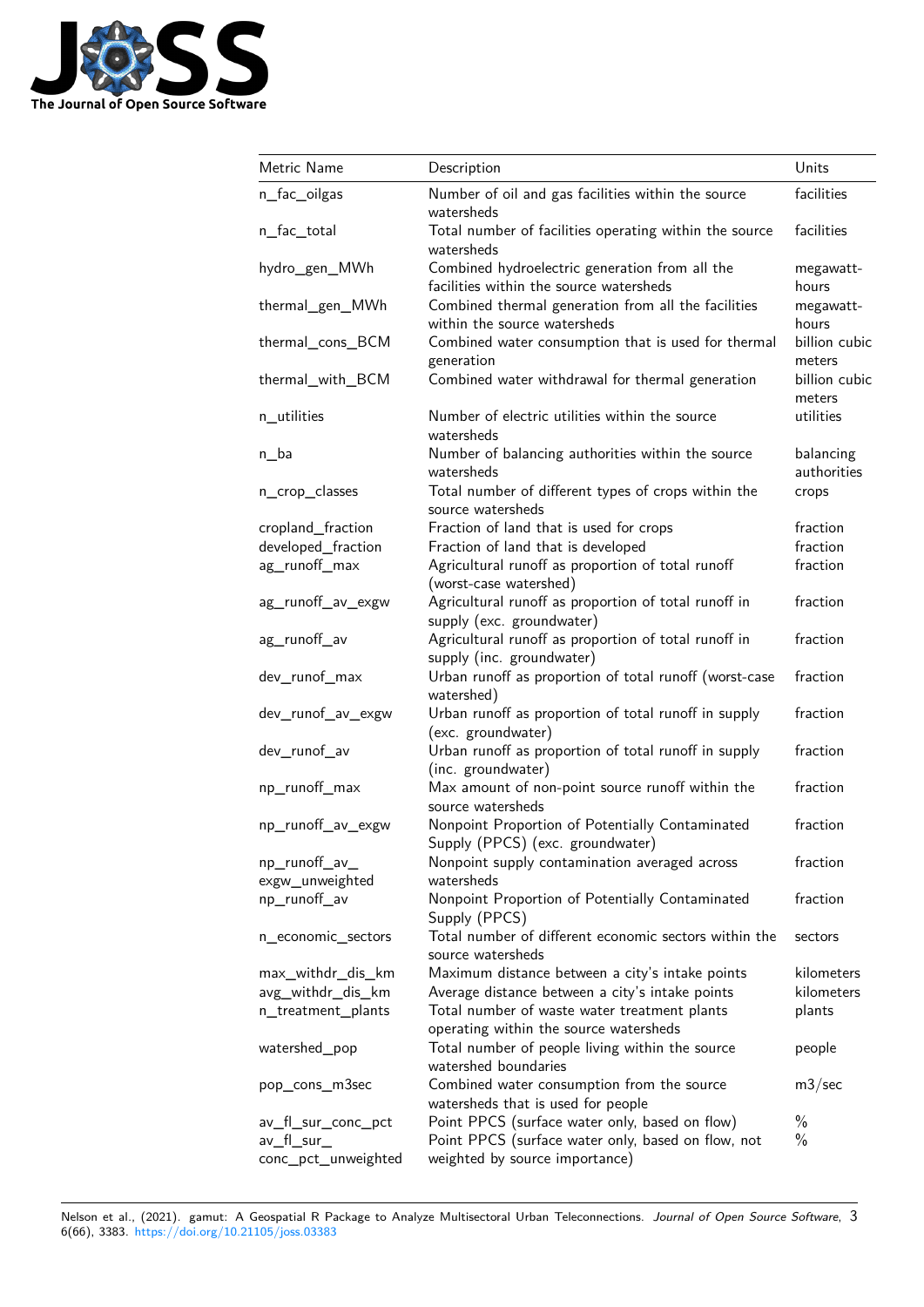

| Metric Name                           | Description                                                                               | Units         |
|---------------------------------------|-------------------------------------------------------------------------------------------|---------------|
| av ro sur conc pct                    | Point PPCS (surface water only, based on runoff)                                          | $\%$          |
| av_fl_all_conc_pct                    | Point PPCS (based on flow)                                                                | $\%$          |
| av_ro_all_conc_pct                    | Point PPCS (based on runoff)                                                              | $\%$          |
| av_fl_max_conc_pct                    | Point PPCS (based on flow, worst-case catchment<br>only)                                  | $\frac{0}{0}$ |
| av ro max conc pct                    | Point PPCS (based on runoff, worst-case catchment<br>only)                                | $\%$          |
|                                       | surface_contribution_pct Proportion of total average supply made up from<br>surface water | $\%$          |
| importance_of_worst_<br>watershed pct | Proportion of total average supply made up from<br>most heavily contamined watershed      | $\%$          |

# **Statement of Need**

Multisector Dynamics (MSD) research is the study of the co-evolution of human and natural systems. This research requires infrastructure expansion and land use scenarios, resource demand projections, and multisectoral modeling to capture the impacts of trends and shocks on human systems. The gamut package offers new data that meet a number of MSD needs. The package may be used to infer possible water resources expansion strategies for major cities in the United States. For example, cities found to be heavily exposed to potential contamination may be more likely to seek alternative means of supply (e.g., water transfers) or invest in water reuse facilities. In a study by Rice et al. (2013) which looked at de facto wastewater reuse across the US, it was found that there had been an increase in wastewater concentrations in drinking water treatment plants from a 1980 EPA report, especially at low flow conditions. The gamut package has the ability to look at wastewater discharge and average flow to find these concentrations at a [much larger](#page-5-2) s[cale,](#page-5-2) showing that this package could be useful in studies like this in the future.

In addition to water contamination analysis, the gamut package has the ability to reveal which source watersheds are heavily protected by receiving cites. This information can inform land use and energy expansion scenarios applied in MSD research, for example by preventing significant expansion of human developments in protected source watersheds. gamut may also be used in large-scale hydrological modeling to correctly assign urban water demands to specific intakes. Whether research is being done on water scarcity, water pollution, or urbanization effects, the gamut package provides useful data that can brings greater understanding of anthropogenic impacts on urban source watersheds.

The gamut package is open source and may be downloaded using the devtools package with the code below (Wickham, Hester, et al., 2020). Further instructions on package download can be found in the documentation.

```
install.packages("devtools")
library(devtools)
devtools::install_github('IMMM-SFA/gamut')
library(gamut)
```
# **Dependencies**

gamut relies on functionality from the following R packages: clisymbols (Csárdi & Sorhus, 2017), crayon (Csárdi, 2017), dplyr (Wickham, François, et al., 2020), dams (Goteti & Stachelek, 2020), exactextractr (Baston, 2020), foreign (R Core Team, 2020), geosphere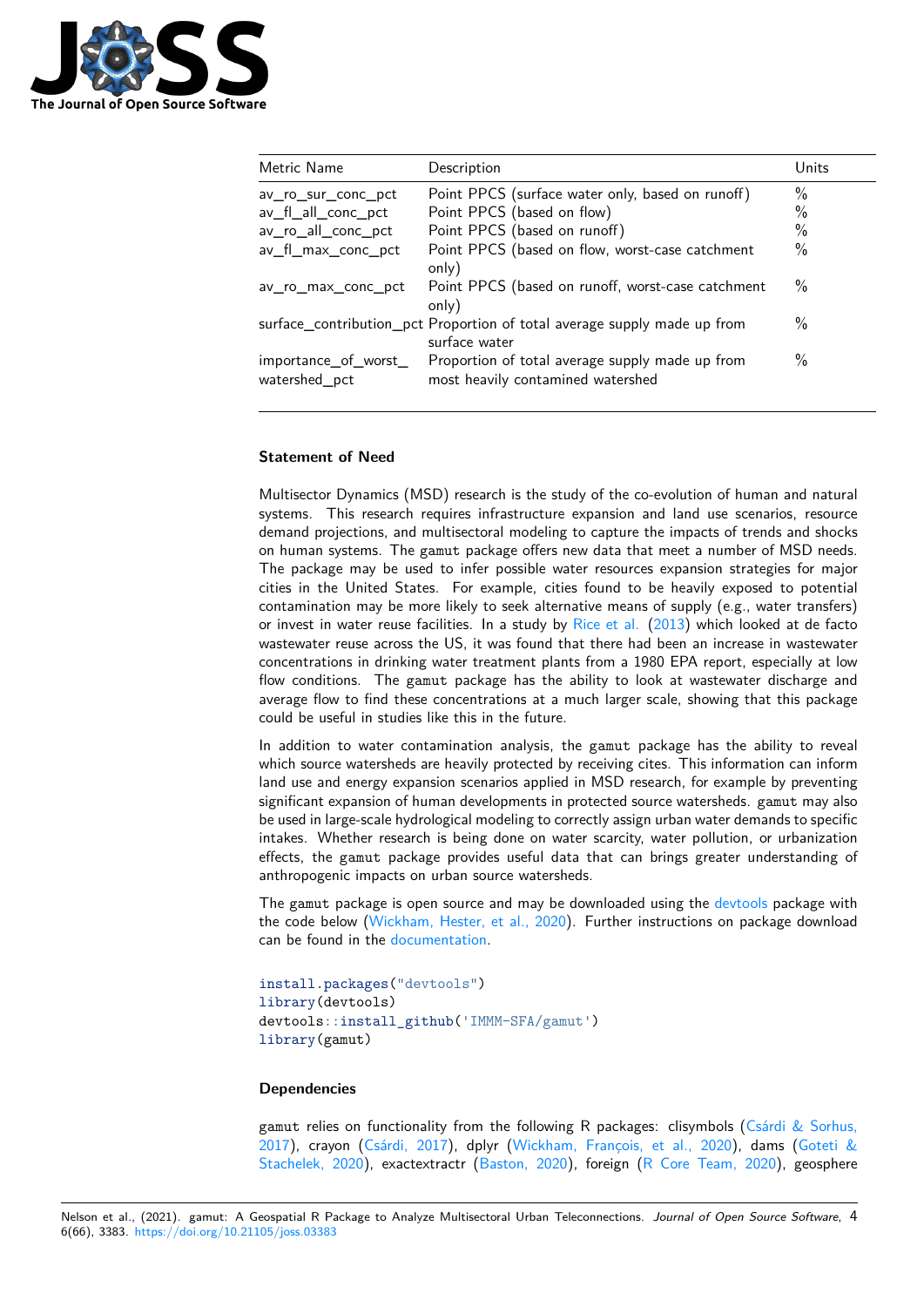

(Hijmans, 2019), ggplot2 (Wickham, 2016), lwgeom (Pebesma, 2020), magrittr (Bache & Wickham, 2014), purrr (Henry & Wickham, 2020), raster (Hijmans, 2020), readxl (Wickham & Bryan, 2019), reservoir (Turner & Galelli, 2016), rgdal (R. Bivand et al., 2020), rgeos (R. Bivand & Rundel, 2020), sf (Pebesma, 2018), sp (R. S. Bivand et al., 2013), spex (Sumner, [2020\), stringr \(W](#page-4-5)ickham, 2[019\), tibble \(Mül](#page-5-5)ler & Wick[ham, 2020\), tidy](#page-5-6)r (Wickham [& Henry,](#page-4-6) [2020\), vroom \(H](#page-4-6)ester & [Wickham, 2021\), testtha](#page-4-7)t (Wickh[am, 2011\), rma](#page-4-8)rkdown ([Xie et al.,](#page-5-7) [2018\), knitr \(X](#page-5-7)ie, 2018).

# **[Ackn](#page-5-10)owledge[ments](#page-4-9)**

[This](#page-5-11) research [was supp](#page-5-12)orted by the U.S. Department of Energy, Office of Science, as part of research in MultisectorDynamics, Earth and Environmental System Modeling Program.

# **References**

- Bache, S. M., & Wickham, H. (2014). *[magrittr: A Forward-Pipe Operator for R](https://climatemodeling.science.energy.gov/program/multisector-dynamics)*. https: //CRAN.R-project.org/package=magrittr
- <span id="page-4-6"></span>Baston, D. (2020). *exactextractr: Fast Extraction from Raster Datasets using Polygons*. https://CRAN.R-project.org/package=exactextractr
- Biv[and, R., Keitt, T., & Rowlingson, B. \(202](https://CRAN.R-project.org/package=magrittr)0). *rgdal: Bindings for the 'Geospatial' [Data](https://CRAN.R-project.org/package=magrittr)* Abstraction Library. https://CRAN.R-project.org/package=rgdal
- Biv[and, R., & Rundel, C. \(2020\).](https://CRAN.R-project.org/package=exactextractr) *rgeos: Interface to Geometry Engine Open Source ('GEOS')*. https://CRAN.R-project.org/package=rgeos
- Bivand, R. S., Pebesma[, E., & Gomez-Rubio, V. \(2013\).](https://CRAN.R-project.org/package=rgdal) *Applied spatial data analysis with R, Second edition*. Springer, NY. https://asdar-book.org/
- Csárdi, G. (2017). *[crayon: Colored Terminal Output](https://CRAN.R-project.org/package=rgeos)*. https://CRAN.R-project.org/package= crayon
- Csárdi, G., & Sorhus, S. (2017). *cl[isymbols: Unicode Symb](https://asdar-book.org/)ols at the R Prompt*. https: //CRAN.R-project.org/package=clisymbols
- <span id="page-4-3"></span>Go[teti, G.](https://CRAN.R-project.org/package=crayon), & Stachelek, J. (2020). *dams: Dams i[n the United States from the National](https://CRAN.R-project.org/package=crayon) Inventory of Dams (NID)*. https://CRAN.R-project.org/package=dams
- <span id="page-4-2"></span>He[nry, L., & Wickham, H. \(2020\).](https://CRAN.R-project.org/package=clisymbols) *purrr: Functional Programming Tools*. https://[CRAN.](https://CRAN.R-project.org/package=clisymbols) R-project.org/package=purrr
- <span id="page-4-4"></span>Hester, J., & Wickham, H. (2021). *[vroom: Read and Write Rectangular T](https://CRAN.R-project.org/package=dams)ext Data Quickly*. https://CRAN.R-project.org/package=vroom
- <span id="page-4-7"></span>Hij[mans, R. J. \(2019\).](https://CRAN.R-project.org/package=purrr) *geosphere: Spherical Trigonometry*. https://CRA[N.R-project.org/](https://CRAN.R-project.org/package=purrr) package=geosphere
- <span id="page-4-9"></span>Hijmans, R. J. (2020). *[raster: Geographic Dat](https://CRAN.R-project.org/package=vroom)a Analysis and Modeling*. https://CRAN. R-project.org/package=raster
- <span id="page-4-5"></span>Mc[Donald, R. I., & Sh](https://CRAN.R-project.org/package=geosphere)emie, D. (2014). *Urban Water Blu[eprint: Mapping conservation](https://CRAN.R-project.org/package=geosphere) solutions to the global water challenge*. The Nature Conservancy. https[://www.nature.](https://CRAN.R-project.org/package=raster) [org/content/dam/tnc/nature/](https://CRAN.R-project.org/package=raster)en/documents/Urban\_Water\_Blueprint.pdf
- <span id="page-4-8"></span><span id="page-4-0"></span>Müller, K., & Wickham, H. (2020). *tibble: Simple Data Frames*. https://CRAN.R-project. org/package=tibble
- <span id="page-4-1"></span>Nel[son, K., Turner, S., Vernon, C., & Rice, J. \(2021\).](https://www.nature.org/content/dam/tnc/nature/en/documents/Urban_Water_Blueprint.pdf) *Geospatial Inpu[t Datasets for Urban](https://www.nature.org/content/dam/tnc/nature/en/documents/Urban_Water_Blueprint.pdf) Teleconnections Analysis*. Zenodo. http://doi.org/10.5281/zen[odo.4662993](https://CRAN.R-project.org/package=tibble)